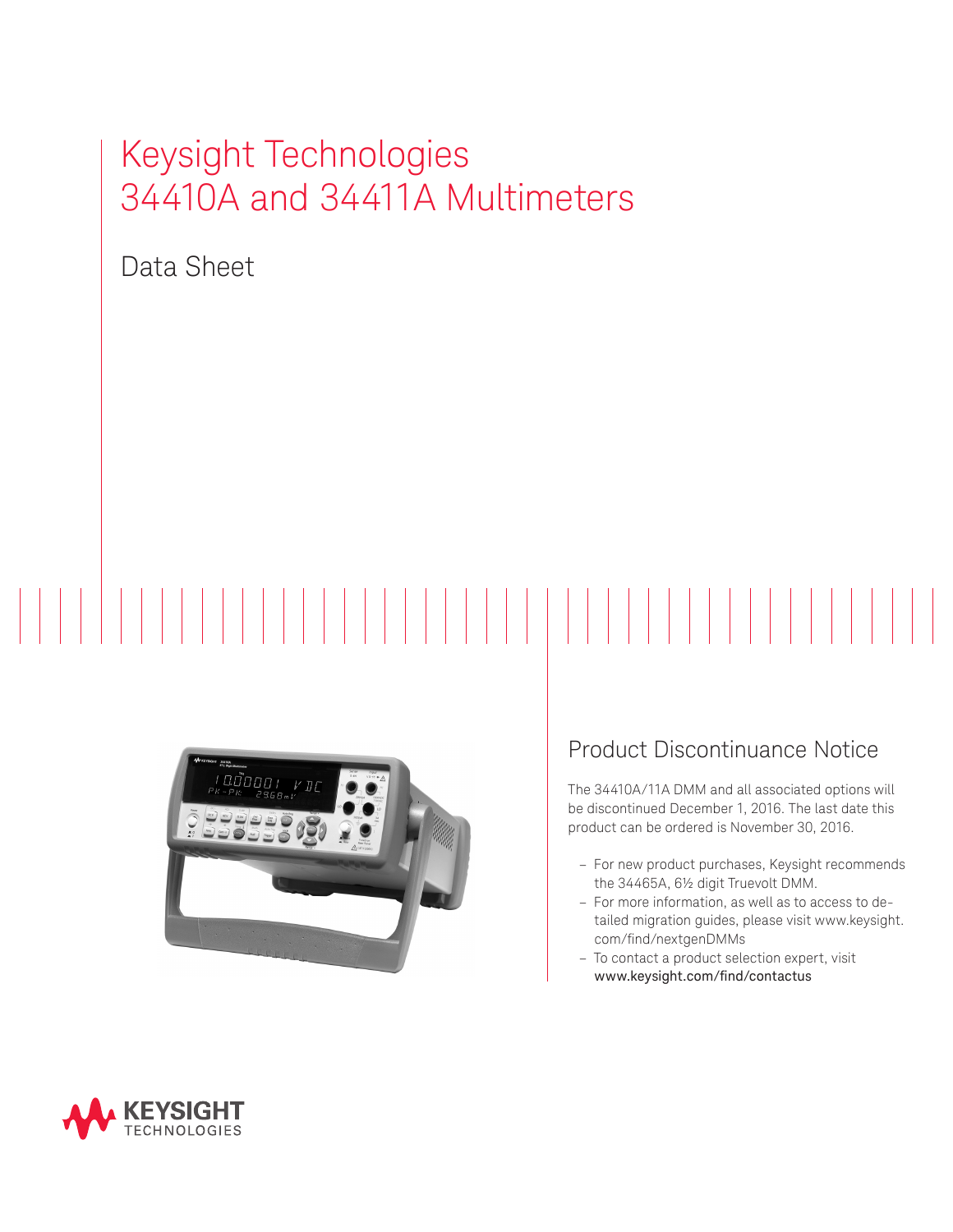# Introduction

## Keysight 34410A 6½-Digit High-Performance DMM

- 10,000 readings/s @ 5½-digits direct to PC
- 1,000 readings/s @ 6½-digits direct to PC
- 30 PPM 1-year Basic DC accuracy
- LAN, USB & GPIB standard
- DCV, ACV, DCI, ACI, 2-wire and 4-wire Resistance, Frequency, Period, Continuity, and Diode Test

- Capacitance & Temperature measurements
- Expanded measurement ranges
- Data logger with 50 k reading non-volatile memory

## Keysight 34411A 6½-Digit Enhanced-Performance DMM

All the features of the 34410A, plus:

- 50,000 readings/s @ 4½-digits direct to PC
- 1 million volatile reading memory
- Analog level triggering
- Programmable Pre/Post triggering

## The Best Just Got Better

The Keysight Technologies, Inc. 34410A and 34411A 6½-Digit DMMs build on the phenomenal success of the industry-standard Keysight 34401A. These new meters offer improved accuracy, expanded measurement capability, dramatically improved measurement speed and throughput, and modern computer interfaces including LAN and USB. The dual display offers both dual measurement capabilities and ease of use when setting up and configuring the DMM. Improvements have been made in every facet of the 34401A to make the best even better, whether you use it on the bench or in a system.

#### Dramatic Speed Improvements

Whether it's raw reading speed or fast system throughput, the 34410A sets a new benchmark in performance. Using a new A/D technology, the 34410A achieves an impressive 10,000 readings a second at 5½-digits, and can stream readings to your computer at this same speed! Triggering is fast and precise, with both trigger latency and trigger jitter less than 1  $\mu$ s, while bus query response is less than 500 µs. ACV measurements are faster as well thanks to a digital measurement technique that additionally improves accuracy at high and low frequencies. For even greater reading speeds, select the 34411A, which achieves 50,000 readings a second at 4½-digits.

#### Enhanced Measurement Performance

The 34410A and 34411A offer Temperature and Capacitance capabilities, in addition to those measurements you have come to expect, such as DCV, ACV, DCI, ACI, 2-wire and 4-wire Resistance, Frequency, Period, Continuity and Diode Test. You also get Offset Compensated Ohms, allowing you to accurately measure resistance in the presence of voltages. Measurement ranges have been expanded as well; for example, DC and AC Current Ranges now go down to 100 µA, resulting in 100 pA resolution. Real-time math and statistics are included, and a peak-detect capability allows you to capture peaks as short as 20 µs.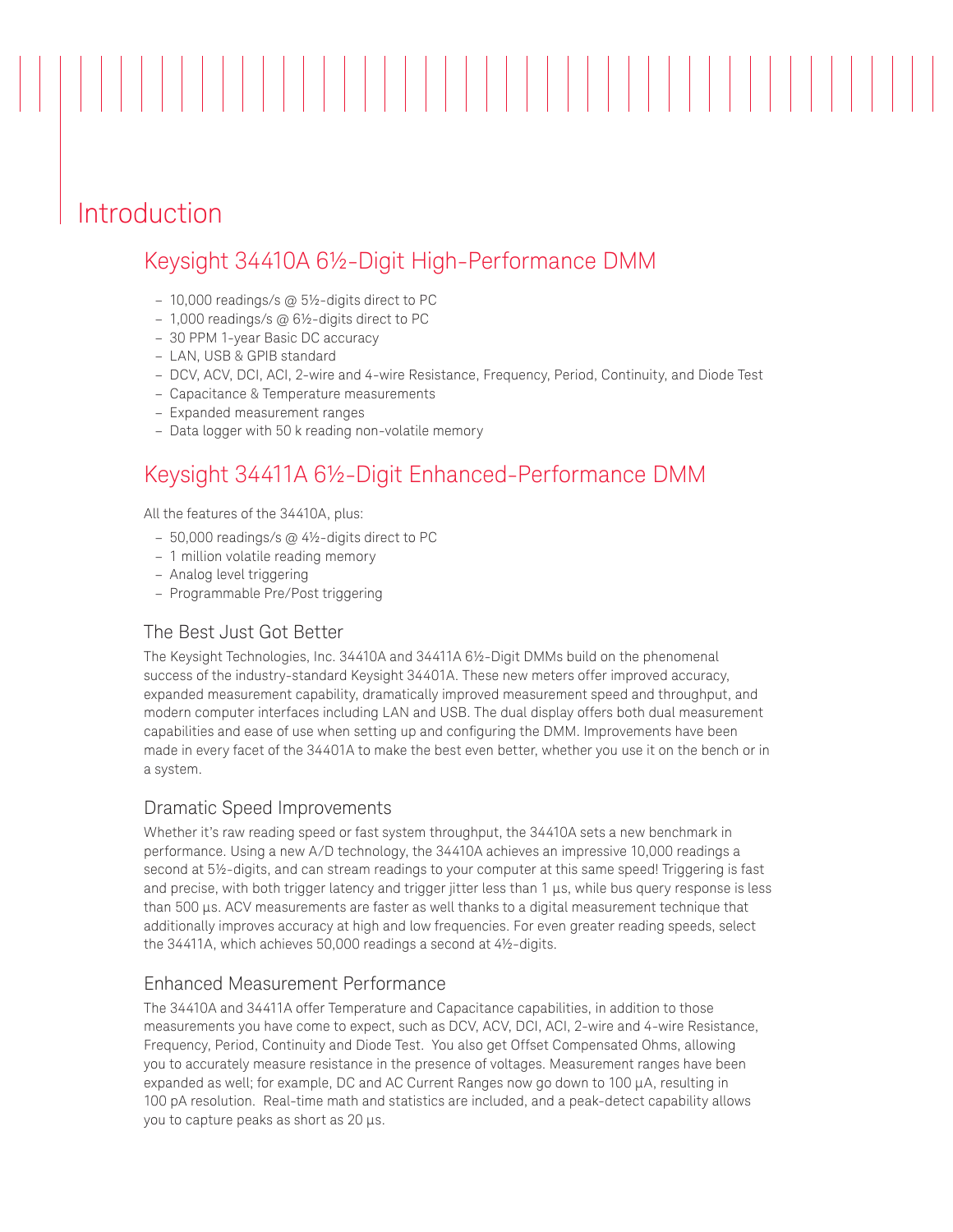## Even Greater Performance with the 34411A

The 34411A has all the features of the 34410A, plus additional performance that makes it even more powerful. With the ability to make 50,000 readings per second at 41 /2 -digits, Analog Level Triggering, programmable Pre- and Post-Trigger and 1 million readings of volatile memory in addition to 50,000 reading of non-volatile memory, you now have the ability to capture low-frequency waveforms, characterize device performance and transfer results for analysis on your computer.

## Data Logger Function

A front panel data logger function allows you to set the meter up to make unattended, paced measurements over a fixed time or number of events, then pull up the results later for review or transfer to a computer for analysis. Set the meter up to take measurements every 10 seconds for an hour, go have lunch, and check the results upon your return. The contextual front panel sequences make setup and read back a breeze.

## Improved Ease of Use

From the inclusion of a second display to configuring setups for each of the measurement functions, these new DMMs offer significant improvements in usability. Simple things are simple; more complicated setups are easier than ever. There is even a new probe set designed to more easily probe today's fine-pitch components. Finally, there is a built-in Graphical Web Interface that allows you to interactively control the DMM without the hassle of programming at all!

## Modern I/O for Improved **Connectivity**

When connecting to a computer, select LAN, USB or GPIB inter-faces; all three are standard on the 34410A and 34411A. Concerned about the viability of your existing software

programs? These new DMMs respond to Standard Commands for Programmable Instrumentation (SCPI), and there is even a 34401A Emulation Mode to ensure the easiest upgrade possible. Keysight's I/O Library Suite ships with the 34410A and 34411A to help you quickly establish an error-free connection between your PC and instrument. It provides robust instrument control and works with the software development environment you choose.

## LXI – Class C

LAN Extensions for Instruments (LXI) provides the next generation I/O for system applications requiring the highest throughput. Transfer rates of over 250,000 readings/s are attainable ensuring even the most data intensive measurements are fast, without the overhead cost of an instrument cardcage. Both the 34410A and the 34411A are LXI – Class C compliant.

## Built To Last

Our new DMMs were designed to high standards of ruggedness and reliability. From the robust package with its shock absorbing bumpers to careful selection of components and conservative circuit design, these meters are built to last. Calculated Mean Time Between Failure (MTBF) is in excess of 100,000 hours. Backed by a worldwide network of service centers, you can buy with confidence.

## Go to the Web

For the latest information on these or other Keysight DMMs, go to [www.keysight.com/find/dmm](http://www.keysight.com/find/dmm)

## Accessories Included:

- Test Lead Kit with probes and SMT attachments.
- Test report, power cord, and USB interface cable.

Product Reference CD-ROM with soft documentation and software:

- Programmer's Reference Help
- Quick Start Tutorial
- User's Guide
- Service Guide
- Programming Examples
- IntuiLink for Multimeters
- LabVIEW and IVI-COM drivers

## Optional Printed Documentation:

- Quick Start Tutorial
- User's Guide
- Service Guide

## Bench Dimensions:





## System Dimensions:



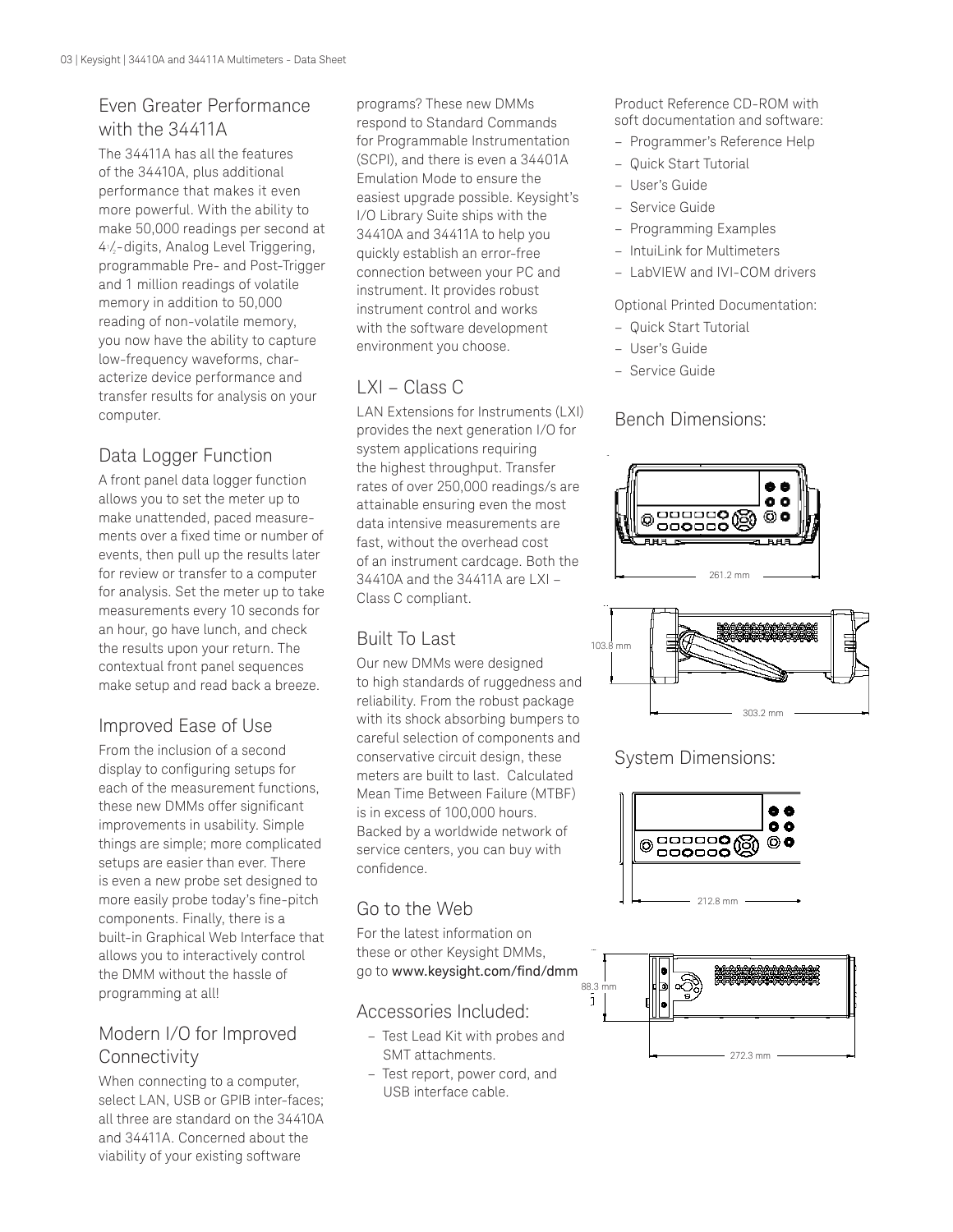# Accuracy Specifications  $\pm$  (% of reading + % of range)<sup>1</sup>

| <b>Function</b>                                      | Range <sup>3</sup>                                                                                                                                         | Frequency,<br><b>Test Current or</b><br><b>Burden Voltage</b>                                                                | 24 Hour <sup>2</sup><br>Tcal $\pm$ 1 °C                                                                                                                          | 90 Day<br>Tcal $\pm$ 5 °C                                                                                                                            | 1 Year<br>Tcal $\pm$ 5 °C                                                                                                                            | Temperature Coefficient/°C<br>$0 °C$ to (Tcal -5 $°C$ )<br>(Tcal +5 $^{\circ}$ C) to 55 $^{\circ}$ C                                                                 |
|------------------------------------------------------|------------------------------------------------------------------------------------------------------------------------------------------------------------|------------------------------------------------------------------------------------------------------------------------------|------------------------------------------------------------------------------------------------------------------------------------------------------------------|------------------------------------------------------------------------------------------------------------------------------------------------------|------------------------------------------------------------------------------------------------------------------------------------------------------|----------------------------------------------------------------------------------------------------------------------------------------------------------------------|
| <b>DC Voltage</b>                                    | 100.0000 mV<br>1.000000 V<br>10.00000V<br>100.0000 V<br>1000.000 V <sup>4</sup>                                                                            |                                                                                                                              | $0.0030 + 0.0030$<br>$0.0020 + 0.0006$<br>$0.0015 + 0.0004$<br>$0.0020 + 0.0006$<br>$0.0020 + 0.0006$                                                            | $0.0040 + 0.0035$<br>$0.0030 + 0.0007$<br>$0.0020 + 0.0005$<br>$0.0035 + 0.0006$<br>$0.0035 + 0.0006$                                                | $0.0050 + 0.0035$<br>$0.0035 + 0.0007$<br>$0.0030 + 0.0005$<br>$0.0040 + 0.0006$<br>$0.0040 + 0.0006$                                                | $0.0005 + 0.0005$<br>$0.0005 + 0.0001$<br>$0.0005 + 0.0001$<br>$0.0005 + 0.0001$<br>$0.0005 + 0.0001$                                                                |
| <b>True RMS</b><br>AC Voltage <sup>5</sup>           | 100.0000 mV<br>to 750.000 V                                                                                                                                | $3 Hz - 5 Hz$<br>$5$ Hz $-$ 10 Hz<br>10 Hz - 20 kHz<br>20 kHz - 50 kHz<br>50 kHz - 100 kHz<br>100 kHz - 300 kHz              | $0.50 + 0.02$<br>$0.10 + 0.02$<br>$0.02 + 0.02$<br>$0.05 + 0.04$<br>$0.20 + 0.08$<br>$1.00 + 0.50$                                                               | $0.50 + 0.03$<br>$0.10 + 0.03$<br>$0.05 + 0.03$<br>$0.09 + 0.05$<br>$0.30 + 0.08$<br>$1.20 + 0.50$                                                   | $0.50 + 0.03$<br>$0.10 + 0.03$<br>$0.06 + 0.03$<br>$0.10 + 0.05$<br>$0.40 + 0.08$<br>$1.20 + 0.50$                                                   | $0.010 + 0.003$<br>$0.008 + 0.003$<br>$0.005 + 0.003$<br>$0.010 + 0.005$<br>$0.020 + 0.008$<br>$0.120 + 0.020$                                                       |
| Resistance <sup>6</sup>                              | $100.0000 \Omega$<br>$1.000000 \text{ k}\Omega$<br>10.00000 kΩ<br>$100.0000 k\Omega$<br>1.000000 MΩ<br>10.00000 MΩ<br>100.0000 MΩ<br>$1.000000$ G $\Omega$ | 1 <sub>mA</sub><br>1 <sub>mA</sub><br>$100 \mu A$<br>$10 \mu A$<br>$5 \mu A$<br>500 nA<br>500 nA    10 MΩ<br>500 nA    10 MΩ | $0.0030 + 0.0030$<br>$0.0020 + 0.0005$<br>$0.0020 + 0.0005$<br>$0.0020 + 0.0005$<br>$0.0020 + 0.0010$<br>$0.0100 + 0.0010$<br>$0.200 + 0.001$<br>$2.000 + 0.001$ | $0.008 + 0.004$<br>$0.007 + 0.001$<br>$0.007 + 0.001$<br>$0.007 + 0.001$<br>$0.010 + 0.001$<br>$0.030 + 0.001$<br>$0.600 + 0.001$<br>$6.000 + 0.001$ | $0.010 + 0.004$<br>$0.010 + 0.001$<br>$0.010 + 0.001$<br>$0.010 + 0.001$<br>$0.012 + 0.001$<br>$0.040 + 0.001$<br>$0.800 + 0.001$<br>$8.000 + 0.001$ | $0.0006 + 0.0005$<br>$0.0006 + 0.0001$<br>$0.0006 + 0.0001$<br>$0.0006 + 0.0001$<br>$0.0010 + 0.0002$<br>$0.0030 + 0.0004$<br>$0.1000 + 0.0001$<br>$1.0000 + 0.0001$ |
| <b>DC Current</b>                                    | 100.0000 μΑ<br>1.000000 mA<br>10,00000 mA<br>100.0000 mA<br>1.000000 A<br>3.000000 A                                                                       | &0.03V<br>$&0.3$ V<br>&0.03V<br>$0.3$ V<br>$0.8$ V<br>< 2.0 V                                                                | $0.010 + 0.020$<br>$0.007 + 0.006$<br>$0.007 + 0.020$<br>$0.010 + 0.004$<br>$0.050 + 0.006$<br>$0.100 + 0.020$                                                   | $0.040 + 0.025$<br>$0.030 + 0.006$<br>$0.030 + 0.020$<br>$0.030 + 0.005$<br>$0.080 + 0.010$<br>$0.120 + 0.020$                                       | $0.050 + 0.025$<br>$0.050 + 0.006$<br>$0.050 + 0.020$<br>$0.050 + 0.005$<br>$0.100 + 0.010$<br>$0.150 + 0.020$                                       | $0.0020 + 0.0030$<br>$0.0020 + 0.0005$<br>$0.0020 + 0.0020$<br>$0.0020 + 0.0005$<br>$0.0050 + 0.0010$<br>$0.0050 + 0.0020$                                           |
| <b>True RMS</b><br>AC Current <sup>7</sup>           | 100.0000 µA to<br>3.00000 A                                                                                                                                | 3 Hz - 5 kHz<br>5 kHz - 10 kHz                                                                                               | $0.10 + 0.04$<br>$0.20 + 0.04$                                                                                                                                   | $0.10 + 0.04$<br>$0.20 + 0.04$                                                                                                                       | $0.10 + 0.04$<br>$0.20 + 0.04$                                                                                                                       | $0.015 + 0.006$<br>$0.030 + 0.006$                                                                                                                                   |
| Frequency<br>or Period                               | 100 mV to<br>750 V                                                                                                                                         | $3 Hz - 5 Hz$<br>$5 Hz - 10 Hz$<br>10 Hz - 40 Hz<br>40 Hz - 300 kHz                                                          | $0.070 + 0.000$<br>$0.040 + 0.000$<br>$0.020 + 0.000$<br>$0.005 + 0.000$                                                                                         | $0.070 + 0.000$<br>$0.040 + 0.000$<br>$0.020 + 0.000$<br>$0.006 + 0.000$                                                                             | $0.070 + 0.000$<br>$0.040 + 0.000$<br>$0.020 + 0.000$<br>$0.007 + 0.000$                                                                             | $0.005 + 0.000$<br>$0.005 + 0.000$<br>$0.001 + 0.000$<br>$0.001 + 0.000$                                                                                             |
| Capacitance <sup>8</sup>                             | 1.0000 nF<br>10.000 nF<br>100.00 nF<br>1.0000 µF<br>10.000 µF                                                                                              | 500 nA<br>$1 \mu A$<br>$10 \mu A$<br>$10 \mu A$<br>$100 \mu A$                                                               | $0.50 + 0.50$<br>$0.40 + 0.10$<br>$0.40 + 0.10$<br>$0.40 + 0.10$<br>$0.40 + 0.10$                                                                                | $0.50 + 0.50$<br>$0.40 + 0.10$<br>$0.40 + 0.10$<br>$0.40 + 0.10$<br>$0.40 + 0.10$                                                                    | $0.50 + 0.50$<br>$0.40 + 0.10$<br>$0.40 + 0.10$<br>$0.40 + 0.10$<br>$0.40 + 0.10$                                                                    | $0.05 + 0.05$<br>$0.05 + 0.01$<br>$0.01 + 0.01$<br>$0.01 + 0.01$<br>$0.01 + 0.01$                                                                                    |
| Temperature <sup>9</sup><br><b>RTD</b><br>Thermistor | -200 °C to 600 °C<br>-80 °C to 150 °C                                                                                                                      |                                                                                                                              | 0.06 °C<br>0.08 °C                                                                                                                                               | 0.06 °C<br>0.08 °C                                                                                                                                   | 0.06 °C<br>0.08 °C                                                                                                                                   | 0.003 °C<br>$0.002$ °C                                                                                                                                               |
| Continuity                                           | $1000.0\ \Omega$                                                                                                                                           | 1 <sub>mA</sub>                                                                                                              | $0.002 + 0.010$                                                                                                                                                  | $0.008 + 0.020$                                                                                                                                      | $0.010 + 0.020$                                                                                                                                      | $0.0010 + 0.0020$                                                                                                                                                    |
| Diode Test <sup>10</sup>                             | 1.0000 V                                                                                                                                                   | 1 <sub>mA</sub>                                                                                                              | $0.002 + 0.010$                                                                                                                                                  | $0.008 + 0.020$                                                                                                                                      | $0.010 + 0.020$                                                                                                                                      | $0.0010 + 0.0020$                                                                                                                                                    |

1. Specifications are for 90 minute warm-up and 100 PLC.<br>2. Relative to calibration standards.

2. Relative to calibration standards.<br>3. 20% overrange on all ranges, exc

3. 20% overrange on all ranges, except DCV 1000 V, ACV 750 V, DCI and ACI 3 A ranges.

4. For each additional volt over ± 500 V add 0.02 mV of error.

5. Specifications are for sinewave input > 0.3% of range and > 1 mVrms. Add 30 µV error for frequencies below 1 kHz. 750 VAC range limited to 8 x 107 Volts-Hz. For each additional volt over 300 Vrms add 0.7 mVrms of error.

6. Specifications are for 4-wire resistance measurements, or 2-wire using Math Null. Without Math Null, add 0.2 Ω additional error in 2-wire resistance measurements.

7. Specifications are for sinewave input > 1% of range and > 10 µArms. Frequencies > 5 kHz are typical for all ranges. For the 3 A range (all frequencies) add 0.05% of reading + 0.02% of range to listed specifications.

8. Specifications are for 1-hour warm-up using Math Null. Additional errors may occur for non-film capacitors.

9. For total measurement accuracy, add temperature probe error.

10. Accuracy specifications are for the voltage measured at the input terminals only. 1 mA test current is typical. Variation in the current source will create some variation in the voltage drop across a diode junction.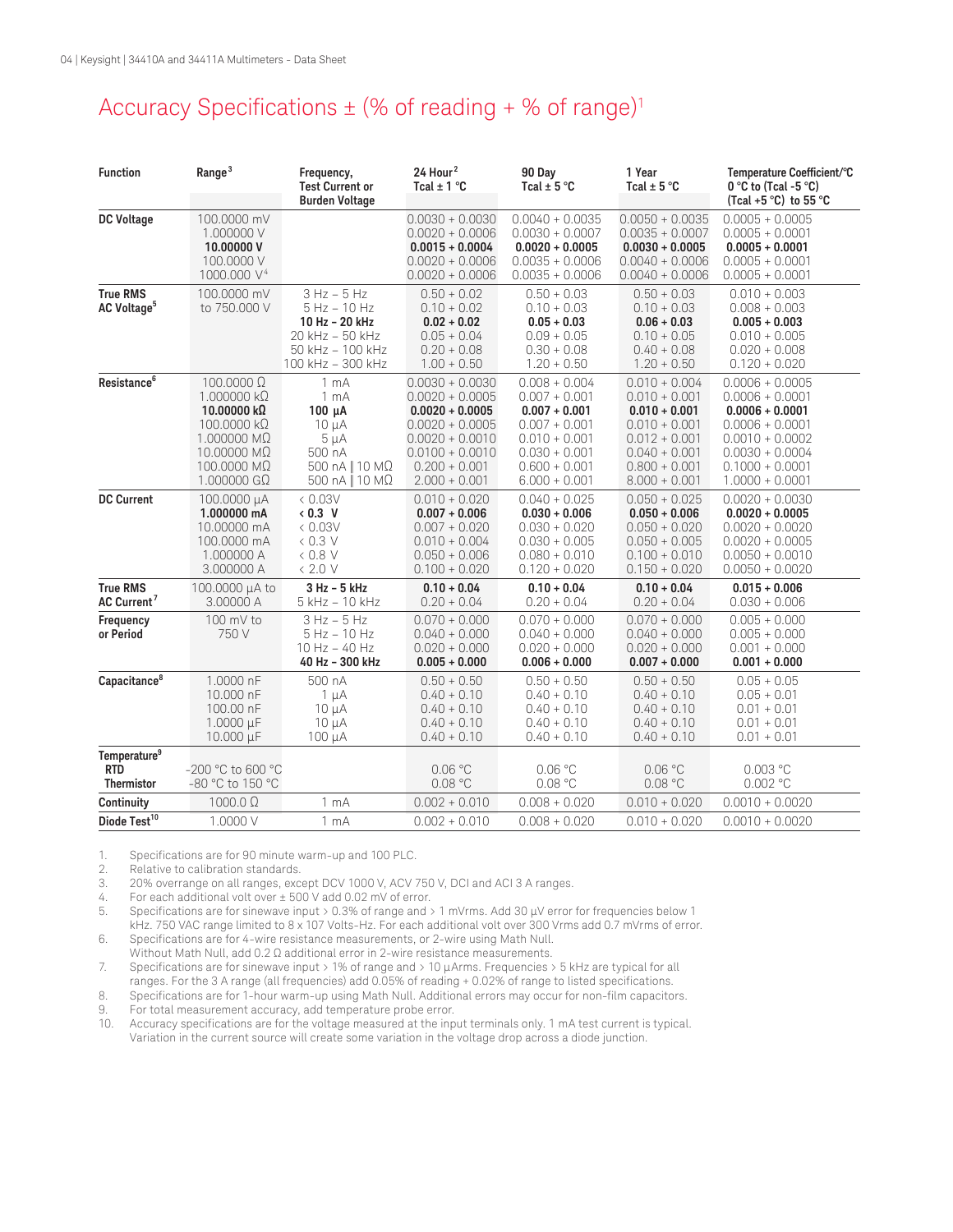#### A-to-D Converter Noise Performance

| <b>Integration Time</b><br>(NPLC) | <b>Resolution</b><br>(ppm of range) $1$ | <b>Normal Mode</b><br>Rejection $(dB)^2$ | Readings/Second <sup>4</sup> |
|-----------------------------------|-----------------------------------------|------------------------------------------|------------------------------|
| 0.001 <sup>5</sup>                | 30                                      |                                          | 50,000                       |
| 0.002 <sup>5</sup>                | 15                                      |                                          | 25,000                       |
| 0.006                             | հ                                       |                                          | 10,000                       |
| 0.02                              | 3                                       |                                          | 3,000                        |
| 0.06                              | 1.5                                     |                                          | 1,000                        |
| 0.2                               | 0.7                                     |                                          | 300                          |
|                                   | 0.3                                     | 55                                       | 60 (50)                      |
| າ                                 | 0.2                                     | $110^{3}$                                | 30(25)                       |
| 10                                | 0.1                                     |                                          | 6(5)                         |
| 100                               | 0.03                                    |                                          | 0.6(0.5)                     |

1. Resolution is defined as the typical DCV 10 V range RMS noise. Auto-zero on for NPLC ≥ 1. See manual for additional noise characteristics.

2. Normal mode rejection for power line frequency  $\pm$  0.1%.<br>3. For power-line frequency  $\pm$  1% 75 dB and for  $\pm$  3% 55 dB For power-line frequency  $\pm$  1% 75 dB and for  $\pm$  3% 55 dB.

4. Maximum rate with auto-zero off for 60 Hz and (50 Hz) operation.

5. Only available for the 34411A.

## System Reading and Throughput Rates

DMM memory to PC (Maximum reading rate out of memory<sup>6</sup>

| Drawing – Path B  |                    |                              |                              |                             |  |
|-------------------|--------------------|------------------------------|------------------------------|-----------------------------|--|
| Reading<br>Format | GPIB<br>Readings/s | <b>USB 2.0</b><br>Readings/s | $LAN (VXI-11)$<br>Readings/s | LAN (Sockets)<br>Readings/s |  |
| <b>ASCII</b>      | 4.000              | 8.500                        | 7.000                        | 8.500                       |  |
| 32-bit Binary     | 89,000             | 265,000                      | 110.000                      | 270,000                     |  |
| 64-bit Binary     | 47,000             | 154.000                      | 60,000                       | 160,000                     |  |

#### System Reading Architecture



#### Direct I/O Measurements (Single reading – measure and I/O time)6

| Drawing - Path C         | <b>Maximum Reading Rate</b> |                   |                      |                         |                          |                                                                       |
|--------------------------|-----------------------------|-------------------|----------------------|-------------------------|--------------------------|-----------------------------------------------------------------------|
| <b>Function</b>          | Resolution<br>(NPLC)        | <b>GPIB</b><br>ms | <b>USB 2.0</b><br>ms | LAN<br>$(VXI-11)$<br>ms | LAN<br>(sock-<br>ets) ms | into Memory or to Direct<br>I/O (Readings/s) Drawing<br>- Path A or C |
| DCV/2-wire<br>Resistance | 0.006<br>(0.001)            | 26                | 29                   | 4.6                     | 3.2                      | 10.000 (50.000)                                                       |
| ACV/<br>Frequency        | Fast Filter 1<br>ms gate    | 10.0              | 10.0                 | 10.0                    | 10.0                     | 500                                                                   |

6. 1/2 scale input signal, immediate trigger, trigger delay 0, auto-zero off, auto-range off, no math, null off, 60 Hz line frequency. Specifications are for 34410A or (34411A). See manual for performance on other functions.

## System Performance

|                          | <b>Function</b><br>Change $(ms)'$ | Range<br>Change (ms) <sup>8</sup><br>LAN/GPIB | Auto-<br>range (ms) <sup>9</sup> | <b>Maximum</b><br>External<br><b>Trigger Rate</b> | <b>Maximum Internal</b><br>Trigger Rate <sup>10</sup> |
|--------------------------|-----------------------------------|-----------------------------------------------|----------------------------------|---------------------------------------------------|-------------------------------------------------------|
| DCV/2-wire<br>Resistance | 22                                | 3.9/2.6                                       | 7.5                              | 5,000/s                                           | 10,000/s<br>(50,000/s)                                |
| ACV/<br>Frequency        | 37                                | 6.5/6.4                                       | 19                               | 500/s                                             | 500/s                                                 |

7. Time to change from 2-wire Resistance to this specified function, or DCV to 2-wire Resistance using the SCPI "FUNC" command.

8. Time to change from one range to the next higher range,  $≤ 10$  V,  $≤ 10$  MΩ.

9. Time to automatically change one range and be ready for the new measurement, ≤ 10 V, ≤ 10 MΩ.

10. Specifications are for 34410A or (34411A).

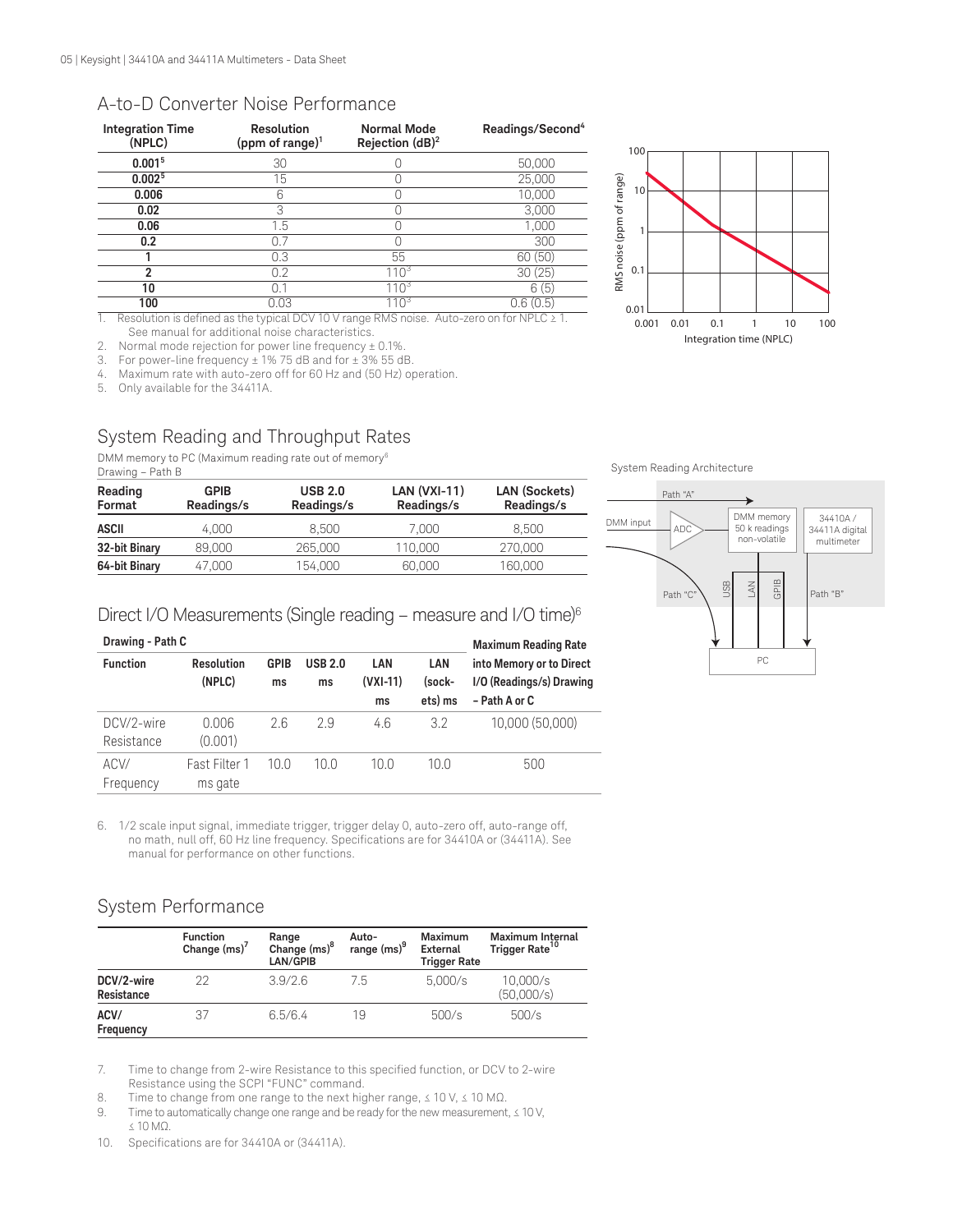# Measurement Characteristics

#### DC Voltage

#### **Measurement Method:**

#### Continuously integrating multi-slope IV A/D converter

| Linearity:   | 0.0002% of reading   |
|--------------|----------------------|
| (10 V range) | $+0.0001\%$ of range |

#### **Input Resistance:**

| Ranges<br>100 V, 1000 V 10 M $\Omega$ ± 1%<br>Ranges | 0.1 V, 1 V, 10 V 10 MΩ or > 10 GΩ<br>(Selectable)<br>(Fixed) |
|------------------------------------------------------|--------------------------------------------------------------|
|                                                      | Input Bias Current: $\leq 50$ pA at 25 °C                    |
| Input Protection: $1000 \text{ V}$                   |                                                              |

**DC CMRR:** 140 dB<sup>1</sup>

#### True RMS AC Voltage

#### **Measurement Method:**

AC-coupled True RMS measurement. Digital sampling with anti-alias filter.

#### **Crest Factor:**

No additional error for crest factors < 10. Limited by peak input and 300 kHz bandwidth.

#### **Peak Input:**

300% of range or 1100 V

#### **Overload Ranging:**

Will select higher range if peak input overload is detected during auto range. Overload is reported in manual ranging.

 $AC CMR: 70 dB<sup>2</sup>$ **Maximum Input:** 400 Vdc, 1100 Vpk

## **Input Impedance:**

1 MΩ ± 2% in parallel with < 150 pF

**Input Protection:** 750 V<sub>rms</sub> all ranges

#### Resistance

#### **Measurement Method:**

Selectable 2-wire or 4-wire. Current source referenced to LO input.

**Offset Compensation:**  Selectable on the 100 Ω, 1 kΩ, and 10 kΩ ranges

#### **Max. Lead Resistance (4-wire):**

10% of range per lead for 100 Ω, 1 kΩ. 1 kΩ per lead on all other ranges

**Input Protection:** 1000 V on all ranges

## DC Current

**Current Shunt:** 200 Ω for 100 µA, 1 mA 2 Ω for 10 mA, 100 mA 0.1 Ω for 1 A, 3 A

#### **Input Protection:** 3 A, 250 V fuse

1. For 1 kΩ unbalanced in LO lead, ± 500 V peak maximum

2. For 1 kΩ unbalanced in LO lead and  $\lt 60$  Hz,  $\pm$  500 V peak maximum<br>3. Maximum rate for DCV, DCL and resistance functions (using zero sett

3. Maximum rate for DCV, DCI, and resistance functions (using zero settling delay, autozero off, manual range)

#### True RMS AC Current

#### **Measurement Method:**

AC-coupled True RMS measurement. Directly coupled to the fuse and shunt. Digital sampling with anti-alias filter.

#### **Current Shunt:**

200 Ω for 100 µA, 1 mA 2 Ω for 10 mA, 100 mA 0.1 Ω for 1 A, 3 A

#### **Maximum Input:**

The peak value of the DC + AC current must be < 300% of range. The RMS current must be < 3 A including the DC current content.

**Input Protection:** 3 A, 250 V fuse

#### Frequency and Period

#### **Measurement Method:**

Reciprocal-counting technique. AC-coupled input using the AC voltage measurement function.

#### **Input Impedance:**

1 MΩ ± 2% in parallel with < 150 pF

**Input Protection:** 750 V<sub>ms</sub> all ranges

#### **Capacitance**

## **Measurement Method:**

Current input with measurement of resulting ramp.

**Connection Type:** 2-wire

#### **Temperature**

**Thermistor:**

2.2 kΩ, 5 kΩ, and 10 kΩ **RTD:** α = 0.00385 R<sub>o</sub> from 49 Ω to 2.1 kΩ

## Continuity/Diode Test

## **Continuity Threshold:** Fixed at 10 Ω

#### **Operating Characteristics Maximum readings/second**

|                       | <b>Digits</b> |     |                |
|-----------------------|---------------|-----|----------------|
| Function $3$          | 4.5           | 5.5 | 6.5            |
| <b>DCV</b>            | 50 $k^4$      | 10k | 1 k            |
| 2-wire $\Omega$       | $50k^4$       | 10k | 1 <sub>k</sub> |
| DCI                   | 50 $k^4$      | 10k | 1 k            |
| Frequency             | 500           | 90  | 10             |
| Period                | 500           | 90  | 10             |
| <b>Filter setting</b> | fast          | med | slow           |
| <b>ACV</b>            | 500           | 150 | 50             |
| <b>ACI</b>            | 500           | 150 | 50             |

## Additional 34411A Specifications

**Resolution:** See table on page 4

**Overall Bandwidth, DCV & DCI:**  15 kHz typical @ 20 µs aperture (-3 dB)

**Triggering:** Pre/Post, Int/Ext, Pos/Neg

**Timebase Resolution:** 19.9524 µs 0.01% accuracy

#### **Trigger Jitter:**

 $2 \mu s$  (p-p), 20  $\mu s$  (p-p) when pre-triggered

#### **Spurious-Free Dynamic Range & Signal to Noise Distortion Ratio**

|                     | <u>a bigilat to indisc Distortion Indiio</u> |           |             |  |  |
|---------------------|----------------------------------------------|-----------|-------------|--|--|
| <b>Function DCV</b> | Range                                        | Spur-Free | <b>SNDR</b> |  |  |
|                     | 1 <sub>1</sub>                               | $-75$ dB  | 60 dB       |  |  |
|                     | 10V                                          | $-70$ dB  | 60 dB       |  |  |
|                     | 100V                                         | $-75$ dB  | 60 dB       |  |  |

 $\frac{1}{10}$  V range: 2 V (p-p) < signal < 16 V (p-p)

## Triggering and Memory

**Reading Hold Sensitivity:** 1% of reading

#### **Samples per Trigger:**

1 to 50,000 (34410A) 1 to 1,000,000(34411A)

**Trigger Delay:** 0 to 3600 s (20 µs step size)

#### **External Trigger:**

Programmable edge, Low-power TTL compatible **Delay:** < 1 μs **Max rate:** 5,000/s **Jitter:** < 1 μs **Min Pulsewidth:** 1 μs

**Voltmeter Complete:** 3 V Logic output, 2 us pulse with programmable edge

**Nonvolatile Memory:** 50,000 readings

#### **Volatile Memory:**

50,000 readings (34410A) 1,000,000 readings (34411A)

#### **Sample Timer:**

**Range:** 0 to 3600 s (20 µs step sizes) Jitter: < 100 ns

#### General Specifications

#### **Power Supply:**

100 V/120 V/220 V/240 V ± 10%

**Power Line Frequency:** 45 Hz to 66 Hz and 360 Hz to 440 Hz, Automatically sensed at power-on

**Power Consumption:** 25 VA peak (16 W average)

**Operating Environment:** Full accuracy for 0 °C to 55 °C, 80% R.H. at 40 °C non-condensing

**Storage Temperature:** -40 °C to 70 °C

**Weight:** 3.72 kg (8.2 lbs)

**Safety:** IEC 61010-1, EN 61010-1, UL 61010-1, CAN/CSA-C22.2 No. 61010-1, Refer to Declarations of Conformity for current revisions. Measurement CAT II 300 V, CAT I 1000 V. Pollution Degree 2

**EMC:** IEC 61326, EN 61326, CISPR 11, ICES-001, AS/NZS 2064.1, Refer to Declaration of Conformity for current revisions.

**Vibration & Shock:** MIL-T-28800E, Type III, Class 5 (Sine Only)

**LXI Compliance:** LXI Class C, ver. 1.0

**Warranty:** 3 year standard

**Response Time:**  300 samples/sec with audible tone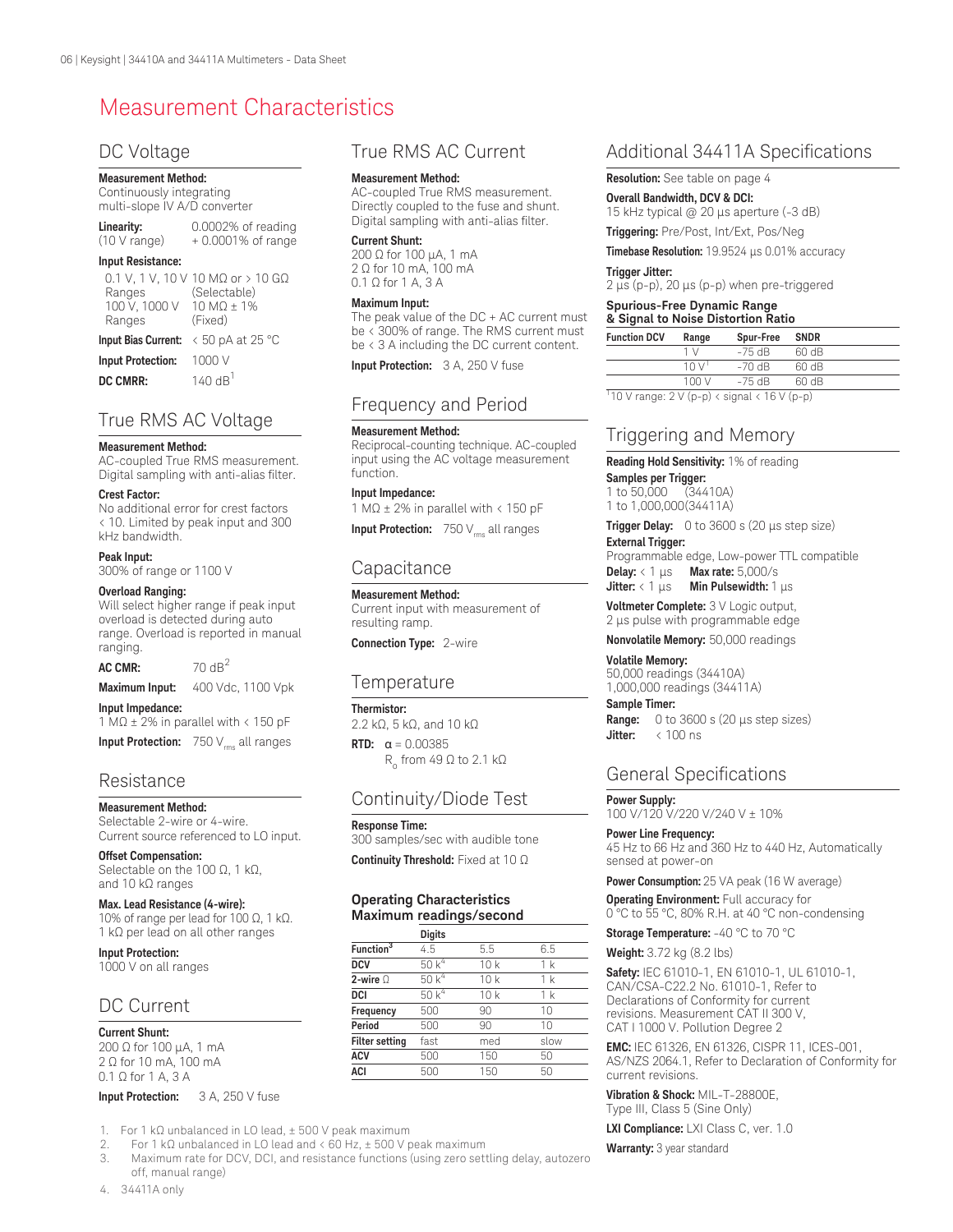## Ordering Information

## Keysight 34410A and 34411A Multimeters

| Accessories included                                         | Test lead kit with probes and SMT attachments, calibration                                                                                                                                                                                          |
|--------------------------------------------------------------|-----------------------------------------------------------------------------------------------------------------------------------------------------------------------------------------------------------------------------------------------------|
|                                                              | certificate, power cord, and USB interface cable                                                                                                                                                                                                    |
| Product reference CD with<br>soft documentation and software | - Programmer's reference help<br>- Quick start tutorial                                                                                                                                                                                             |
|                                                              | - User's guide                                                                                                                                                                                                                                      |
|                                                              | - Service guide                                                                                                                                                                                                                                     |
|                                                              | - Programming examples                                                                                                                                                                                                                              |
|                                                              | - IntuiLink for multimeters                                                                                                                                                                                                                         |
|                                                              | - LabVIEW and IVI-COM drivers                                                                                                                                                                                                                       |
| <b>Options</b>                                               |                                                                                                                                                                                                                                                     |
| Opt. A6J                                                     | ANSI Z540 compliant calibration                                                                                                                                                                                                                     |
| Probes/leads/clip accessories                                |                                                                                                                                                                                                                                                     |
| 11059A                                                       | Kelvin probe set                                                                                                                                                                                                                                    |
| 11060A                                                       | Surface mount device (SMD) test probes                                                                                                                                                                                                              |
| 11062A                                                       | Kelvin clip set                                                                                                                                                                                                                                     |
| 34133A                                                       | Precision electronic test leads                                                                                                                                                                                                                     |
| 34134A                                                       | DC coupled current probe                                                                                                                                                                                                                            |
| 34136A                                                       | High voltage probe                                                                                                                                                                                                                                  |
| 34138A                                                       | Test lead set                                                                                                                                                                                                                                       |
| 34171B                                                       | Input terminal connector (sold in pairs)                                                                                                                                                                                                            |
| 34172B                                                       | Input calibration short (sold in pairs)                                                                                                                                                                                                             |
| 34308A                                                       | Thermistor kit                                                                                                                                                                                                                                      |
| 34330A                                                       | 30 A current shunt                                                                                                                                                                                                                                  |
| E2308A                                                       | 5 k thermistor probe                                                                                                                                                                                                                                |
| Y1133A                                                       | Low-thermal external digital multimeter scanning kit                                                                                                                                                                                                |
| <b>Rack mount kits</b>                                       |                                                                                                                                                                                                                                                     |
| 34190A                                                       | Rackmount kit: designed for use with only one instrument, mounted on<br>either the left or the right side of the rack                                                                                                                               |
| 34191A                                                       | 2U dual flange kit: secures the instrument to the front of the rack.<br>This kit can be used with the 34194A dual lock link kit to mount two<br>half-width, 2U height instruments side-by side.                                                     |
| 34194A                                                       | Dual lock link kit: recommended for side-by-side combinations and<br>includes links for instruments of different depths. This kit can be used<br>with the 34191A 2U dual flange kit to mount two half-width, 2U height<br>instruments side-by-side. |
| Other accessories                                            |                                                                                                                                                                                                                                                     |
| 34131A                                                       | Hard transit case                                                                                                                                                                                                                                   |
| 34162A                                                       | Accessory pouch                                                                                                                                                                                                                                     |
| E5810A                                                       | LAN/GPIB gateway                                                                                                                                                                                                                                    |